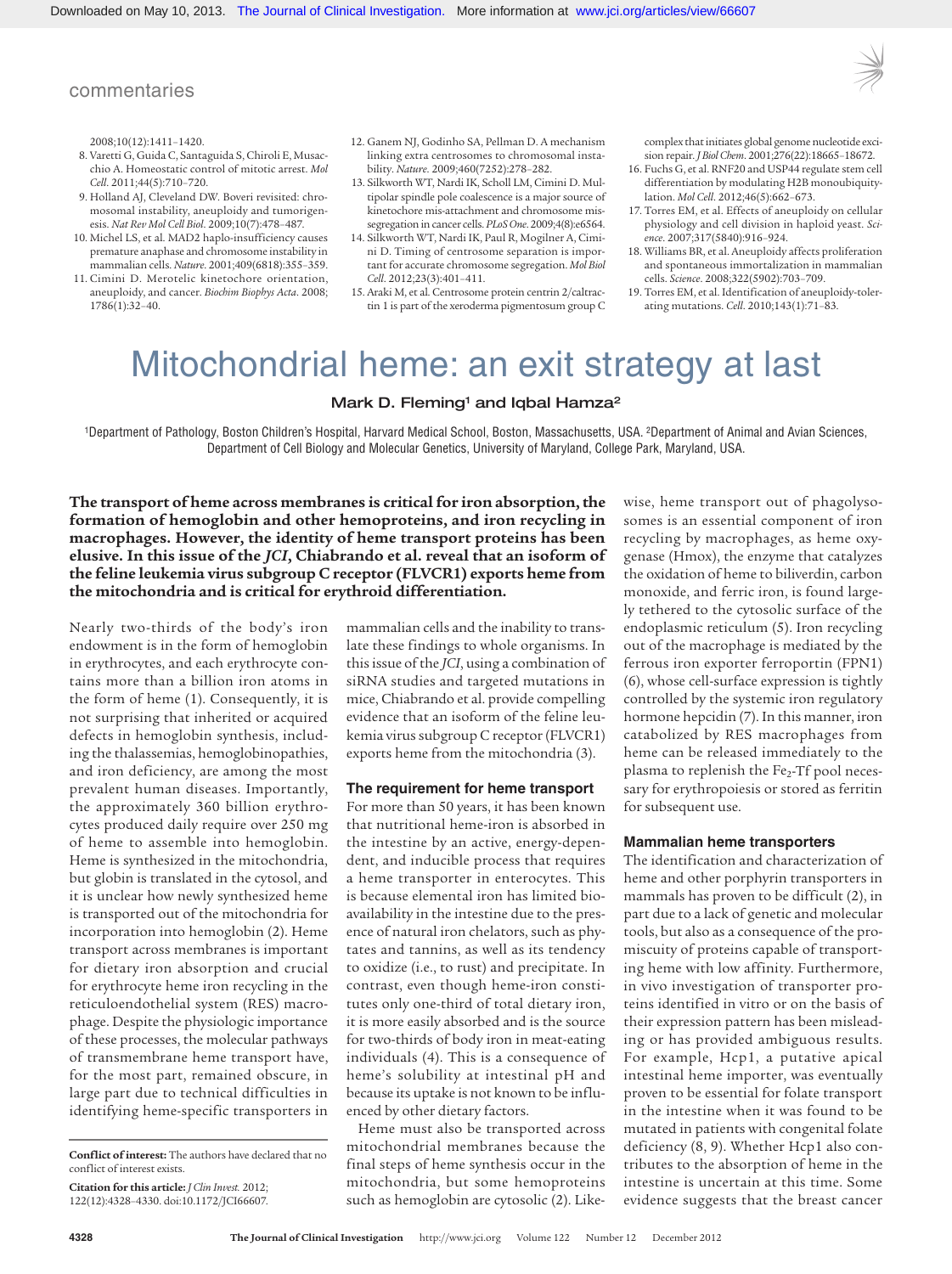

#### **Figure 1**

Two isoforms of FLVCR1 may regulate heme levels. FLVCRa isoform had previously been postulated to transport cytosolic heme across the plasma membrane. Chiabrando et al. now show that a mitochondrial isoform, FLVCR1b, transports heme from the mitochondria into the cytosol and thus is critical for the synthesis of hemoglobin and differentiation of erythroid cells.

resistance protein (BCRP, also known as ABCG2) can export heme from cells (10). However, BCRP has a broad specificity and can mediate the efflux of a large number of natural and unnatural substrates, and for that reason has been called a multidrug resistance protein (11). Furthermore, null alleles in *BCRP* in humans result in the "Junior" blood system group, which has no apparent clinical phenotype other than transfusion incompatibility (12). Using the heme auxotroph *Caenorhabditis elegans*, Hamza and colleagues identified a number of heme-responsive genes (HRGs) and their mammalian orthologs, including HRG1, which appears to transport heme with high affinity and specificity (13, 14). Immunolocalization studies reveal that mammalian HRG1 localizes to endolysosomes and the phagolysosome of RES macrophages (13, 15).

#### **Enter FLVCR1**

More than a decade ago, FLVCR1 was cloned and found to be a member of the major facilitator family of transmembrane transporters (16). Unlike other feline leukemia viruses, subgroup C viruses induce not leukemia, but rather pure red cell aplasia, characterized by an absence of erythroid progenitors in the bone marrow. That the virus infected all bone marrow cells, but produced an erythroid-specific phenotype, was a clue to the function of the protein. Endogenous production of the viral capsid protein interferes with the cellular expression of FLVCR1, effectively resulting in a knockdown of the protein (17). The singular toxicity to erythroid precursors suggested that FLVCR1 performed a function uniquely essential to bone marrow cells of this lineage. Abkowitz and colleagues eventually demonstrated in vitro that FLVCR1 is a heme exporter and that targeted deletion of FLVCR1 in mice results in a severe macrocytic anemia characterized by a proerythroblast maturation arrest (18). Based upon the cell-surface localization of FLVCR1, these authors hypothesized that the phenotype is a consequence of the requirement of early erythroid precursors to export heme to avoid heme toxicity in the absence of active globin synthesis. While the murine knockout data were entirely supportive of the feline viral infection phenotype, the pathogenesis of the erythroid dysfunction remained an enigma.

#### **A mitochondrial FLVCR1 isoform**

In this issue, Emanuela Tolosano's group describes the identification of an mRNA transcript in EST databases encoding an isoform of FLVCR1 termed FLVCR1b (3). This isoform contains a shortened N terminus as a result of an alternative transcriptional start site in intron 2 of the previously described *FLVCR1a* mRNA. The protein encoded by the *FLVCR1b* transcript includes amino acids 277–555 of FLVCR1a and encodes a mitochondrial targeting signal at the new N terminus. Targeted deletion of the exon specific to FLVCR1a resulted in skeletal defects and vascular abnormalities, but not anemia, indicating that loss of the cell-surface FLVCR1a is dispensable for erythropoiesis. In contrast, siRNA-mediated knockdown of the FLVCR1b isoform impaired erythroid differentiation in vitro. While the authors do not directly demonstrate that FLVCR1b transports heme out of mitochondria, they do show that overexpression of the protein increases cytosolic heme and that knockdown of FLVCR1b results in mitochondrial heme retention (3). Taken together, these data suggest that the FLVCR1b-null phenotype may be due to cytosolic heme deficiency rather than heme accumulation, as had been originally proposed (Figure 1).

# commentaries

#### **FLVCR1 and human disease**

The association of pure red cell aplasia and skeletal abnormalities has suggested that mutations in FLVCR1 might be found in human patients with the inherited form of pure red cell aplasia termed Diamond-Blackfan anemia (DBA), which is also associated with skeletal abnormalities. FLVCR1 mutations in DBA patients have not been found as of yet (19); however, if they were to exist, one would predict that they would occur in the FLVCR1b isoform. Interestingly, missense mutations in FLVCR1 have recently been described in patients with the rare autosomal recessive disease posterior column ataxia and retinitis pigmentosa (PCARP) (20, 21). Three of the four reported disease-associated FLVCR1 variants, all of which are present in the homozygous state in PCARP patients, occur in exon 1 of the gene — the part of the gene that is omitted in the FLVCR1b transcript and protein. Based on this finding, one might speculate that heme export by the cell-surface FLV-CR1a may have a uniquely important function in neuronal cells. It is equally possible, as has been observed with many other proteins capable of transporting heme, that FLVCR1a binds other substrates with higher affinity than heme. It is, however, more problematic to reconcile the fourth patient mutation, which occurs in a transmembrane domain common to the FLVCR1a and FLVCR1b isoforms. Individuals harboring this mutation are not anemic, as the murine model would predict (20), raising the possibility that this genetic lesion has a unique effect on transport of an alternative substrate. If FLVCR1b localizes to the inner membrane of the mitochondria, does heme exit the mitochondrial outer membrane through unconventional means? Furthermore, how do eukaryotes that lack obvious FLVCR homologs, such as yeast, export heme from the mitochondria? Pertinent biochemical questions also remain: FLV-CR1a is proposed to transport heme out of the cytoplasm, while FLVCR1b transports heme into the cytoplasm. Because FLVCR is an MFS family member of secondary transporters, are the sources of energy to translocate heme and the kinetic mechanisms (uniporter, symporter or antiporter) different between the two isoforms? Only time will reveal the truth in the myriad of theoretical possibilities.

Address correspondence to: Mark D. Fleming, Department of Pathology, Boston Children's Hospital, S. Burt Wolbach